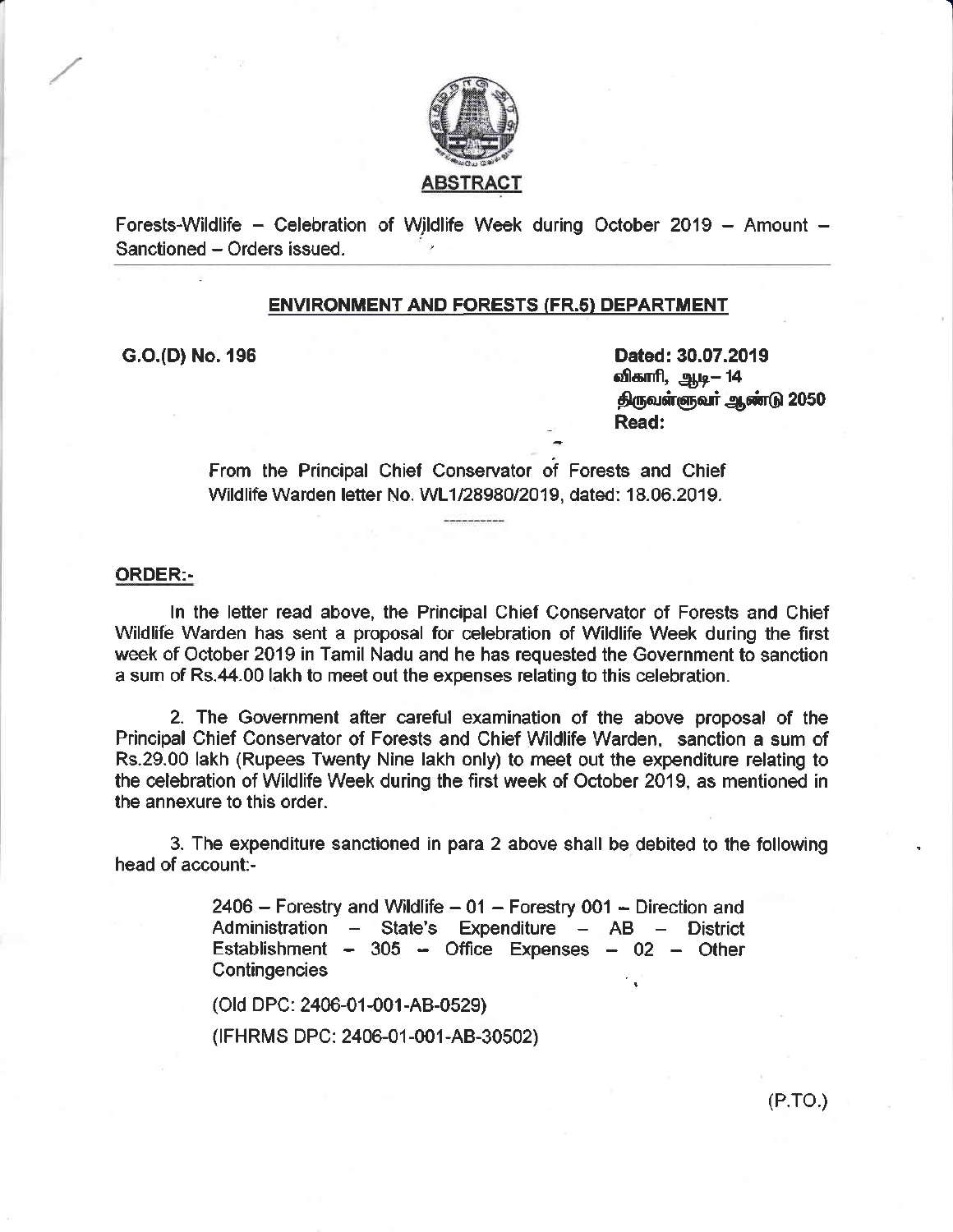4. The Principal Chief Conservator of Forests / Principal Chief Conservator of Forests and Chief Wildlife Warden are directed to prioritize the expenses and also to restrict the expenditure up to the sanctioned amount in para-2 above.

5. The Principal Chief Conservator of Forests / Principal Chief Conservator of Forests and Chief Wildlife Warden are requested to get in touch with the heads of respective departments concerned, the Collectors of the respective Districts and Members of the Public for carrying out the programme in a grand manner. They are also requested to get in touch with the Tourism Department to attract and entertain as many tourists as possible during the celebration of the week. The Government desires that the co-operation of the public must be enlisted on a large scale and that every effort be taken to make the Wildlife Week Celebration a grand success.

6. The Principal Chief Conservator of Forests and Chief Wildlife Warden is requested to submit a report to Government on the celebration, indicating the actual amount spent on each item immediately after the celebration is over.

7. This order issues with the concurrence of Finance Department vide its U.O. No. 32525/AHD&F/2019, dated: 20.07.2019.

### (BY ORDER OF THE GOVERNOR)

### **SHAMBHU KALLOLIKAR PRINCIPAL SECRETARY TO GOVERNMENT**

Τo

The Principal Chief Conservator of Forests.(HoD).Chennai-15

The Principal Chief Conservator of Forests and Chief Wildlife Warden, Chennai-15

The Accountant General-I/II, Chennai-18 (By Name)

The Pay and Accounts Officer (South), Chennai-35.

Copy to:-

The Special Personal Assistant to Hon'ble Minister (Forests), Chennai-9.

The Finance (AH&F) Department, Chennai-9

The PS to Principal Secretary to Government,

Environment and Forests Department, Chennai-9. Environment and Forests (OP.I) Department, Chennai - 9. SF/SCs.

#### /FORWARDED BY ORDER/

 $\frac{1}{2}$ 

B. Subochana.

**SECTION OFFICER**